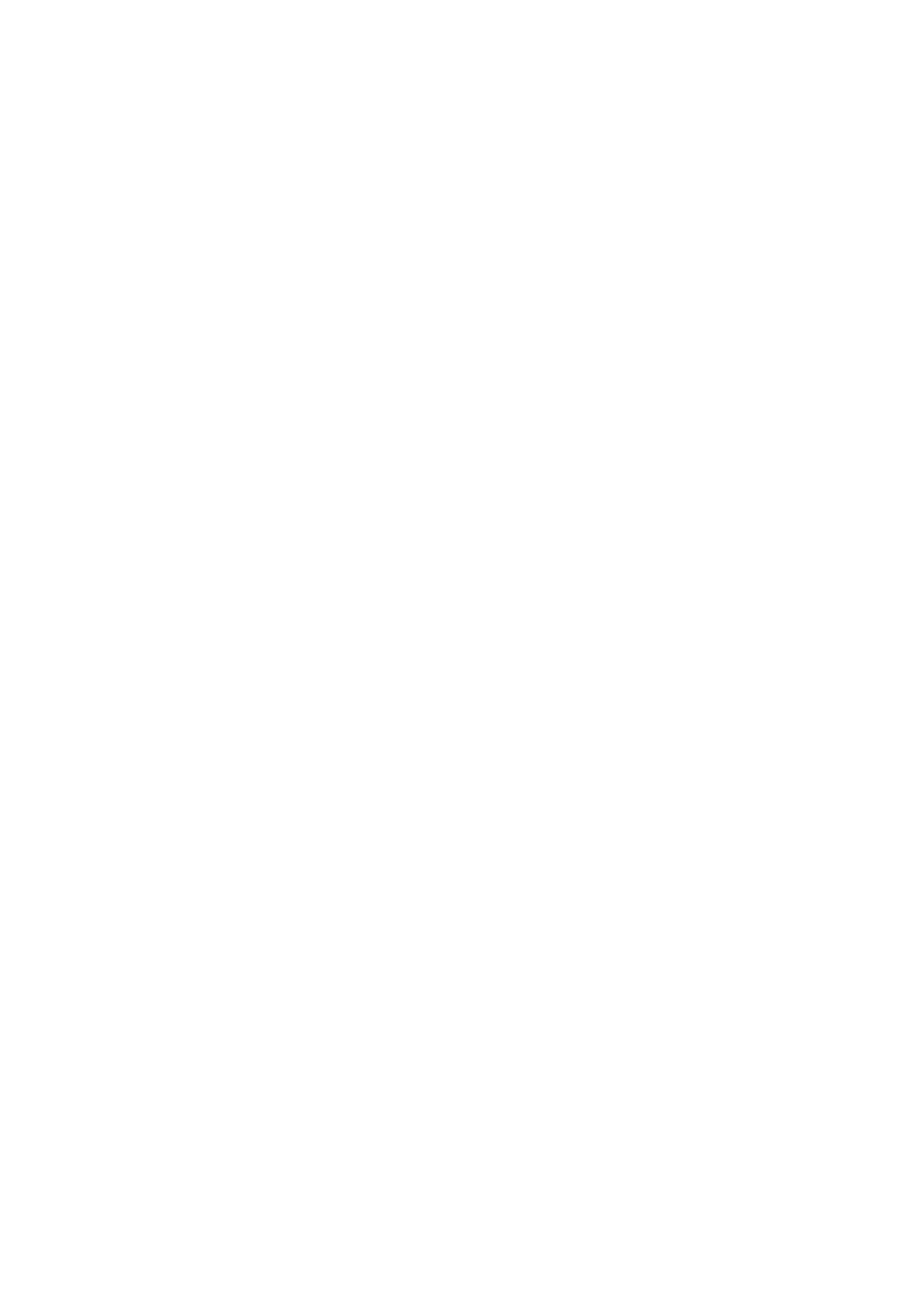

# Investigating Manual Sprout Removal in Stored Yam: Effect of Tuber Sizes on Some Physicochemical Properties

Etudaiye, H.A<sup>α</sup>, Uvere, P.O<sup>σ</sup>, Rees, D<sup>ρ</sup>, Abayomi, L<sup>ø</sup>, Westby, A<sup>¥</sup>, Maroya, N.G<sup>§</sup> & Ukpabi, U.J<sup>x</sup>

**\_\_\_\_\_\_\_\_\_\_\_\_\_\_\_\_\_\_\_\_\_\_\_\_\_\_\_\_\_\_\_\_\_\_\_\_\_\_\_\_\_\_\_\_**

#### ABSTRACT

*The study focused on manual sprout removal and ef ect of tuber sizes on some physicochemical properties of the stored yams. Yam variety, Ameh (Dioscorea rotundata) with dif erent tuber*  $sizes \leq 0.5$  *Kg,* 0.6-0.9 *Kg* and  $\geq 1.0$  *Kg* for small *(SS), medium (MS) and big(BS) sizes, respectively, were used. The primary nodal complex (PNC) was removed using three methods: hand picking, half cutting and full cutting. Tubers were stored on shelves for 16 weeks in a yam storage laboratory at National Root Crops Research Institute, Umudike, Nigeria. Physicochemical parameters determined were temperature, relative humidity, sprout count, weight loss (WL), dry matter (wet basis), starch yield, amylose, reducing sugars (TRS), water absorption capacity (WAC) and bulk density (BD). Weight loss significantly (p>0.05) increased with storage. The mean dry matter (DM) across sprout removal methods showed significant dif erence (p>0.05), and lowest in big tubers (30.77%). DM was lowest in control and hand picking at 16 weeks. Starch yield, amylose and TRS were highest in the MS tubers. Values of MS tubers for starch, amylose and TRS were 25.88%, 13.11% and 3.11%, respectively. Starch, amylose and sugars decreased with storage. There was a significant difference* (*p*>0.05) *in starch yield, amylose and sugars across tuber size and across storage period. Mean values of tubers for manual sprout removal methods during storage on BD and WAC were significant (p>0.05) and highest in BS tubers (0.47 g/ml BD and 2.00 g/ml WAC). The study showed that hand- picking manual sprout removal was most*

*ef ective among the three methods in controlling sprouting of tubers. This was because the method reduced sprouting more than other methods used during storage. The medium sized tubers had superior quality over other sizes in terms of parameters determined.*

*Keywords:* manual sprout removal, tuber size, storage period, physicochemical properties.

*Author* α χ : National Root Crops Research Institute, PMB 7006, Umudike, Abia State, Nigeria.

σ: University of Nigeria, Nsukka, Nigeria.

Ρ Ѡ ¥: University of Greenwich, Natural Resources Institute, Kent, United Kingdom.

§: International Institute of Tropical Agriculture, PMB 5320, Ibadan, Oyo State, Nigeria.

## I. INTRODUCTION

Yam (*Dioscorea* spp.) is widely cultivated in West and Central Africa, Asia and South American countries. More than 90 % of the global world yam production (30 million tons of fresh tubers per year) is produced in West Africa (FAO, 2007).

In West Africa, yam contributes approximately one-third of the calorific intake (FAO, 2007). Yams are an excellent source of carbohydrates, energy, vitamins (especially vitamin C), minerals and protein. Some cultivars of yam have been found to contain protein levels of  $3.2 - 13.9$  % of dry weight. A yam meal could supply 100% of the energy and protein, 13% of the calcium and 80% of the iron requirements of an adult male (Oke, 1990).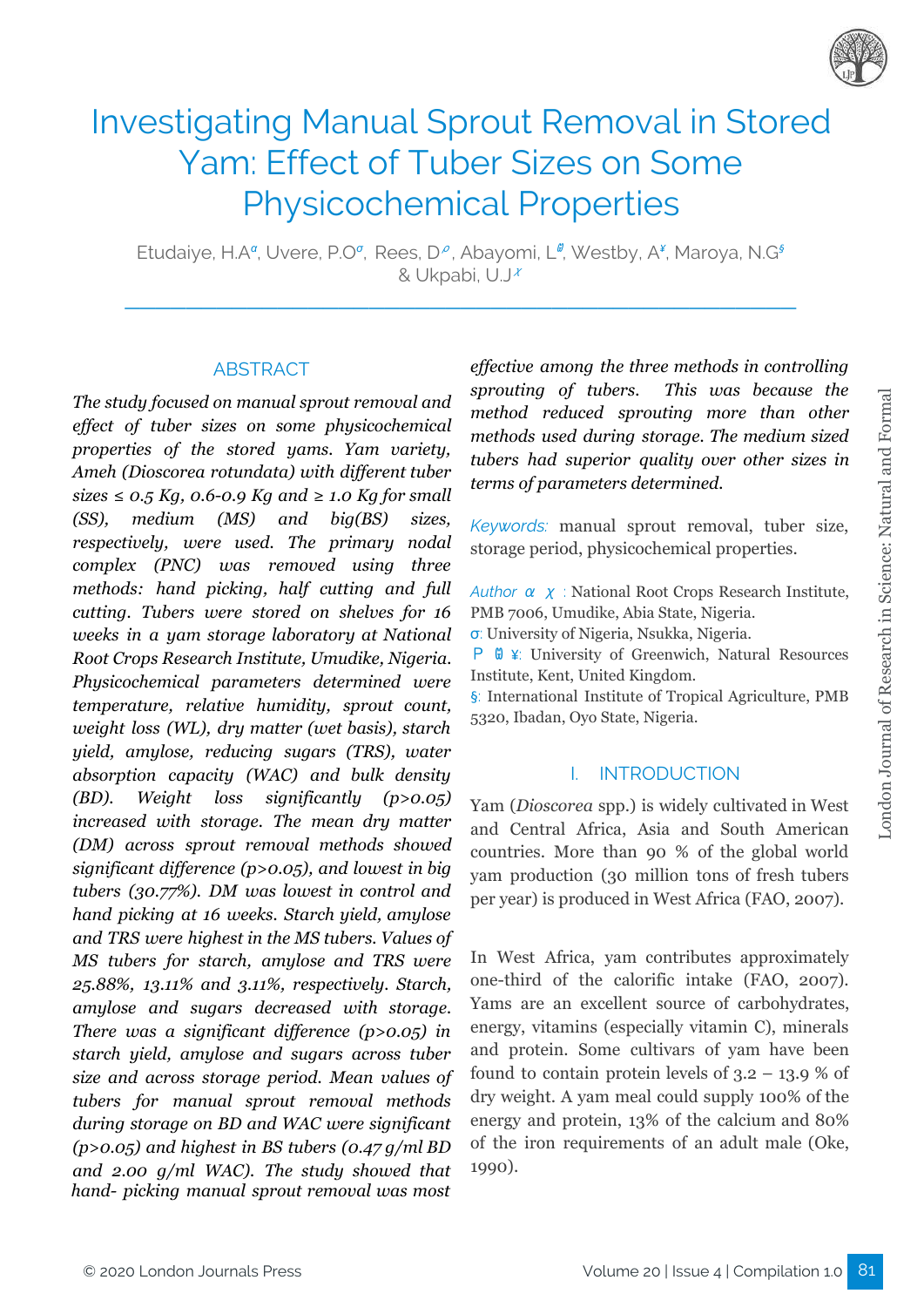Starch in yam tubers is frequently converted to sugars probably as a result of stress experienced during growth and storage. The sugar content is influenced by variety, location and cultural treatment. The free sugars consist mainly of sucrose and glucose, with the former predominating. Fructose and maltose have been detected during dormancy/sprouting periods (FAO, 2010).

The most common use of yam is as a boiled vegetable with some kind of sauce, but the skin may be removed before or after boiling, since it is normally not eaten. In West Africa, yam is often pounded into a thick paste after boiling and is eaten with soup (Orkwor et al., 1998).Yam is also processed into flour that is used in the preparation of another type of paste. It may also be baked, fried, roasted or mashed to suit regional tastes and customs. Other specific ways of preparing yam (puree, dry chips as basic ingredients for snack (Okaka et al., 1991).

The demand for yam tubers in Nigeria has always exceeded its supply, partly because an estimated average of over 50% of the yam tubers produced and harvested in Nigeria are lost in storage (Onayemi, 1983). Root and tuber crops are still living organisms after they have been harvested and losses that occur during storage arise mainly from their physical and physiological conditions. The main causes of loss are associated with mechanical damage, physiological condition (maturity, respiration, water loss, sprouting), diseases and pests. To ensure effective storage of root and tuber crops, these major causative factors need to be properly understood and, where appropriate, be properly controlled, taking into account the socio-economic factors which prevail in the areas of production and marketing (FAO, 1998). In view of the influence of sprouting on post-harvest losses, efforts have been made to prolong dormancy by applying sprout regulators (Afoakwa and Sefa-Dedeh., 2001). During long-term storage of yam, changes in starch, sugars, and protein take place. A study of the physical, chemical and sensory changes occurring in white yams (*Dioscorea rotundata*) and yellow yams (*Dioscorea cayenensis*) stored for 150 days

in traditional barns showed losses in moisture, dry matter, crude protein and ascorbic acid after 120 days of storage (Onayemi and Idowu.,1988). A similar study reported a 17-22% reduction in weight, 30-50% reduction in crude protein and 38-49 % increase in sugar content for two cultivars of white yams (*D. rotundata*) stored in a barn. Chemical methods used in prolonging dormancy and controlling sprouting of yam tubers were found to be effective but with resultant changes in culinary properties (Osunde and Orhevba., 2009). The most practical and affordable method of sprout control method used by most farmers in Nigeria and West Africa is the manual sprout removal method. However, there is little or no information on how the methods affect the physicochemical properties of different sizes of yam tubers during storage. Therefore, this work aims at investigating manual sprout removal and effect of tuber size on some physicochemical properties of stored yam.

## II. MATERIALS AND METHODS

#### *2.1 Sources of yams tubers*

Yam tubers of Ameh were purchased directly from a known yam market at Zakibian in Benue State, Nigeria. History of the yams showed that they were not freshly harvested but were fully matured before harvest.

# *2.2 Grouping of yam tubers in terms of sizes and weighing*

The method of Etudaiye *et al*., (2016) was used. Tuber sizes were characterized as small  $(\leq$ 0.5kg), medium (0.6- 0.9Kg) and big  $(\geq 1.0 \text{kg})$ . Weights of yam tubers were determined with an electronic scale (S.METER, Hz-2000g/0.1g) of 2Kg maximum weigh scale of 0.1 decimal points.

# *2.3 Laboratory yam store and storage of yam tubers*

Experimental yam tubers were placed on shelves in a laboratory yam store located within the National Root CropsResearch Institute, Umudike, Nigeria.

Investigating Manual Sprout Removal in Stored Yam: Effect of Tuber Sizes on some Physicochemical Properties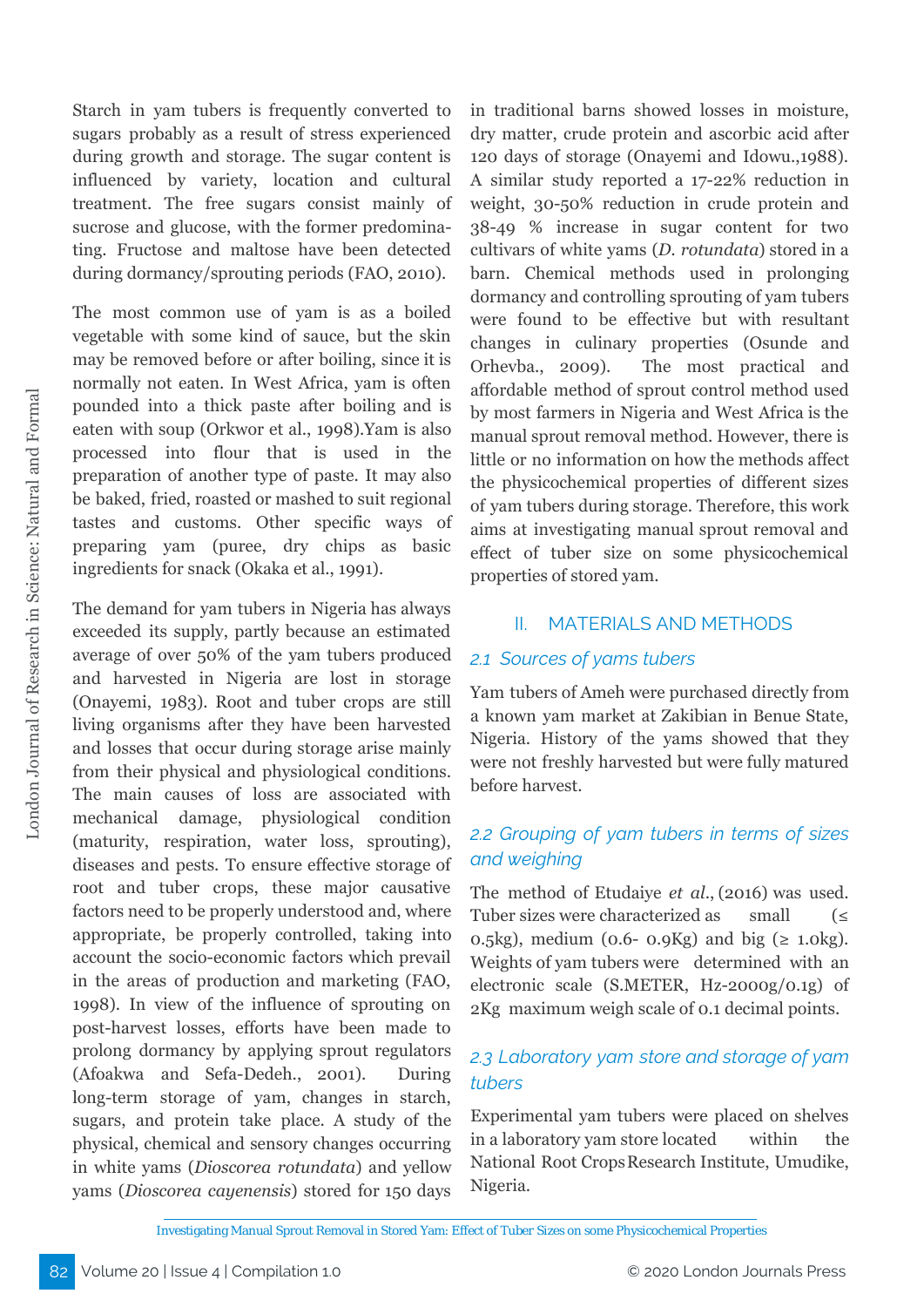## *2.4 Manual sprout removal method used*

The method employed by Tschannen, (2003) was used. The primary nodal complex (PNC), that is the bud-bearing organ at the apical end of the tuber, was either fully or half removed. Manual sprout removal methods used were (i) Hand-pick where the primary nodal complex was removed by hand picking or hand snap at intervals of 2 weeks during storage; (ii) Half- cut where the PNC was cut half way before storage, depending on the length of the bud and (iii) Full cut where the PNC was completely removed before on set of storage. The control served as a base line to other methods used in determining best manual sprout removal across tuber size and their effects on product quality.

#### *2.5 Experimental design*

Completely Randomized Block Design (RCBD) or Two- way classification was used with a linear or additive model for interaction: Sample size is 108 tubers based on 1 yam variety, 3 tuber sizes, and 4 treatments, replicated 3 times, one storage technique a t0, 8 and 16 weeks storage period.

## *2.6 Starch isolation from yam*

Starch isolation was done with the method recommended by Ceballos *et al.,* (2007) as shown in Figure 1.Freshly cut yam pieces were suspended in tap water in a 2L capacity electric blender. The tubers pieces were blended into slurry which was filtered through a100µm sieve. The starch was allowed to settle in a 200 ml beaker and refrigerated for 12 hours at 4 ºC**.** The supernatant was decanted and the starch sample dried in an oven with fan-forced ventilation at 40ºC for 2 days.



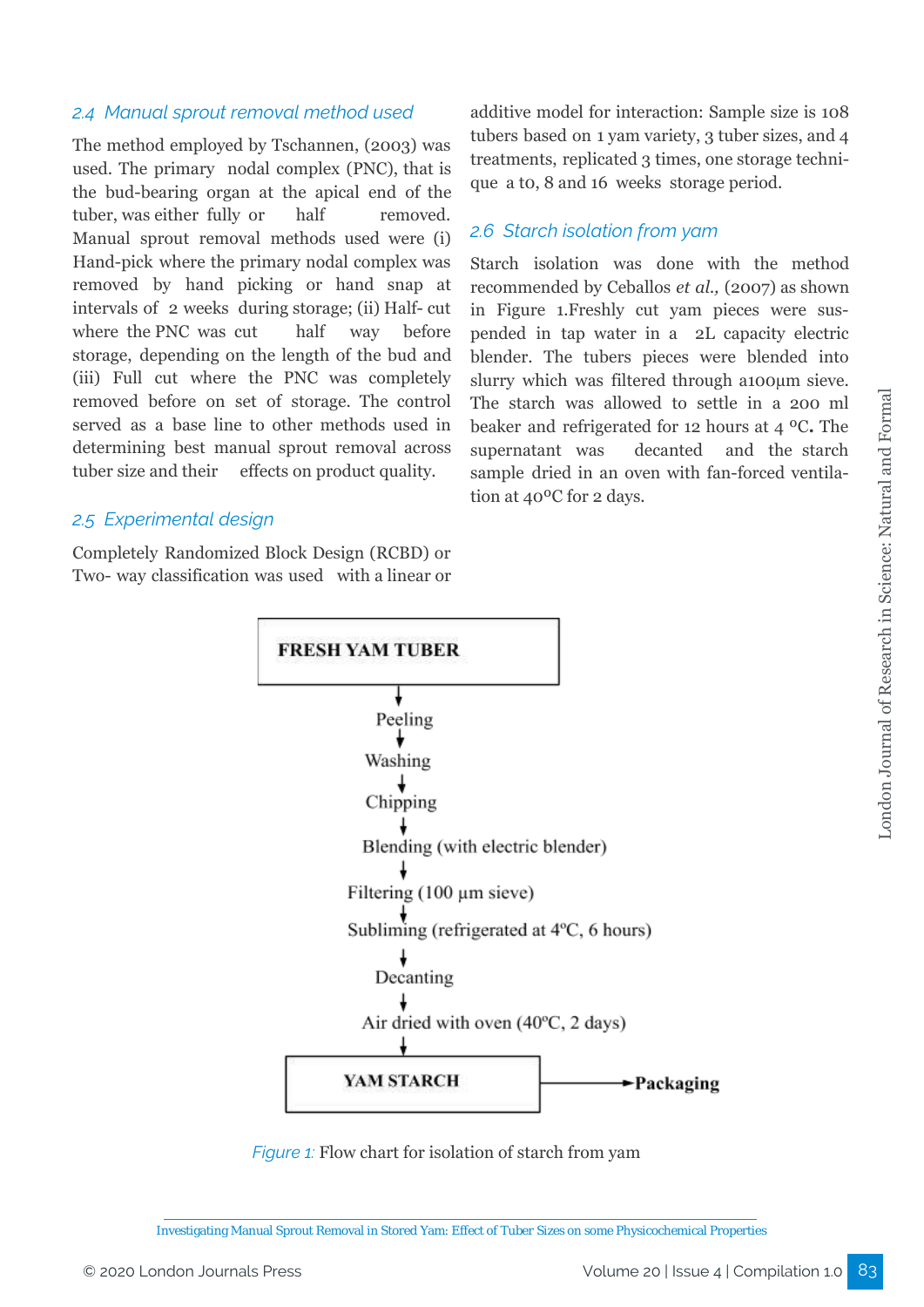## *2.7 Processing of yam into flour*

The method recommended by Ceballos *et al*., 2007 was used. Freshly cut yam pieces were spread on a stainless steel tray and sun-dried for 72 hours. The sundried yam chips were then

dried in an oven with a fan- forced ventilation at 40 ºC for 24 hours. The dried chips were milled, sieved (1 mm mesh size) and stored in a low density polyethylene (LDPE) bag for analyses (Figure 2).



*Figure 2:* Flow chart for processing of yam into flour

## *2.8 Determination of Temperature and Relative Humidity*

Temperature and Relative humidity in the yam storage laboratory house were recorded with the aid of a LASCAR data logger (EL-USB-2- LCD PLUS), DH/ IL MP, made in China (Tschanen *,* 2003).

#### *2.9 Determination of weight of tuber*

The weights of yam tubers and sprouts were determined using an electronic loading scale balance sensitive to 0.1 Kg as described by (Tschanen, 2003). The cumulative weight loss was based on the original weight of tuber.

I.  $WL = (( Wa - Wb) / Wa x 100$ Where WL = percentage weight loss Wa = original fresh weight of tuber (kg) Wb = present weight of tubers

#### *2.10 Determination of periodic sprout count*

The method recommended by (Tschanen, 2003) was used. Total sprout count is number of sprouts occurring on yam tubers in a batch and across tuber sizes.

Investigating Manual Sprout Removal in Stored Yam: Effect of Tuber Sizes on some Physicochemical Properties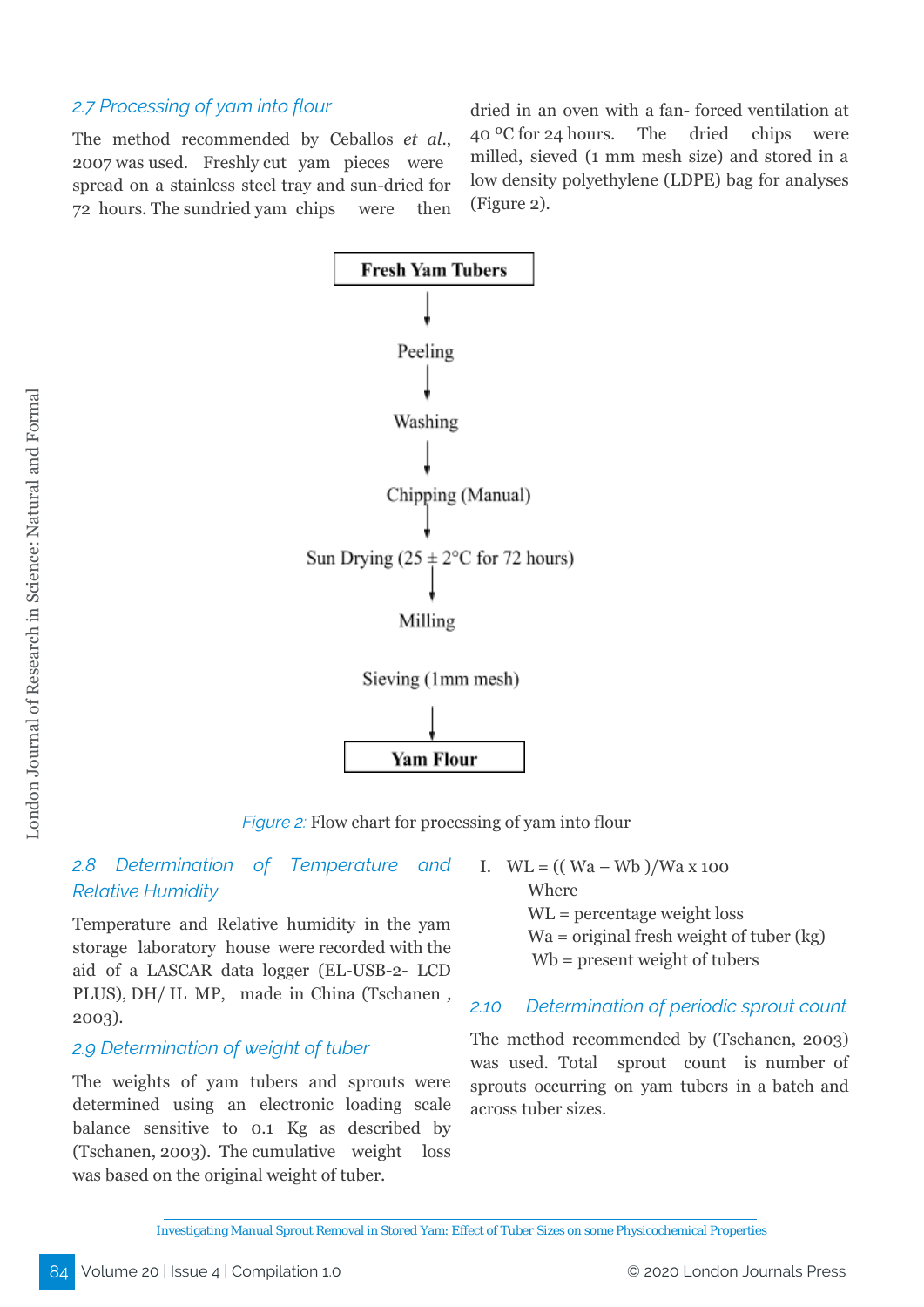## *2.11 Determination of Dry matter Content*

Moisture and dry matter contents were carried out using AOAC (1996) method. A clean eighing petri dish was placed in an oven and dried at 80 °C for 30 minutes, cooled in a desiccator and weighed  $(W_0)$ . Some 2g of the each sample was weighed into the Petri dish and re- weighed (b).The Petri dish with the sample was dried in an oven at 70 °C for 5 hours and cooled in a desiccator. The procedure was repeated until a constant weight (c) was achieved.

II. % moisture content (MC) =
$$
\frac{b - w}{b - c}
$$
 x 100

Where

 $W<sub>o</sub>$  = Weight of petri dish  $b = Weight of petri dish + sample$  $c = weight of petri dish + dried sample$  $b - c = Weight of dried sample$  $b - W = Weight of wet sample%$ 

Dry matter content (DM) =100–moisture content.

#### *2.12 Determination of reducing sugars*

Reducing sugar and starch contents were determined using the methods recommended by Ceballos *et al*., (2007). Weigh 100 mg of the sample and extract the sugars with hot 80 % ethanol twice. Collect the supernatant and evaporate it by keeping it on a water bath at 80 °C. Add 10 ml water and dissolve the sugars. Pipette out aliquots of 0.1 or 0.2ml to separate test tubes. Pipette out 0.2, 0.4, 0.6, 0.8 and 1ml of the working standard solution into a series of test tubes. Make up the volume in both sample and standard tubes to 2ml with distilled water. Pipette out 2ml distilled water in a separate tube to set a blank. Add 1ml of alkaline copper tartrate solution to each tube. Place the tubes in boiling water for10 minutes. Cool the tubes and add 1mL of arsenomolybolic acid reagent to all the tubes. Make up the volume in each tube to 10 ml with water. Read the absorbance of blue colour at 620 nm after 10 minutes. From the graph drawn, calculate the amount of reducing sugars present in the sample.

III. Calculation

- Absorbance corresponds to 0.1 ml of test  $sample = x mg of glucose$
- $\bullet$  10 ml contains = x / 0.1 × 10 mg of glucose % of reducing sugars

# *2.13 Colorimetric Determination of Amylose in starch*

The method recommended by Ceballos *et al.,* (2007) was used. Weigh 100 mg of yam starch into 100 ml volumetric flask. Add 1 ml 95% ethanol and 9 ml 1 N NaOH. Heat the sample for 10 minutes in boiling water bath, cool it and make up the volume to 100 ml. Pipette 5 ml from the 100 ml into another 100 ml volumetric flask. Add 1 ml I N acetic acid and then 2 ml iodide solution and make up the volume to 100 ml. Shake, stand for 20 minutes and determine the percent Transmittance at 620 nm using a colorimeter. Prepare a series of standard starch solution containing 0, 20, 40, 60, 80 and 100% amylose as in the steps 1 to 5. Read the transmittance of the standards at 620nm and plot a standard graph. Amylose content of the sample is determined in reference to the standard curve and expressed on percent basis.

#### *2.14 Determination of Bulk Density (BD)*

The method recommended by Etudaiye *et al.,* (2008) was applied. Some 50 g of yam flour sample was weighed into a 100 ml graduated cylinder and tapped constantly against a table (10-15 times) until there was no further change in volume. Bulk density was expressed as weight of sample per unit volume of the sample. Determinations were made in triplicate and mean values recorded.

IV. Bulk density  $(BD) = \frac{X}{Y(g/ml)}$ Where:  $X = weight of sample$  $Y =$  volume of sample

Investigating Manual Sprout Removal in Stored Yam: Effect of Tuber Sizes on some Physicochemical Properties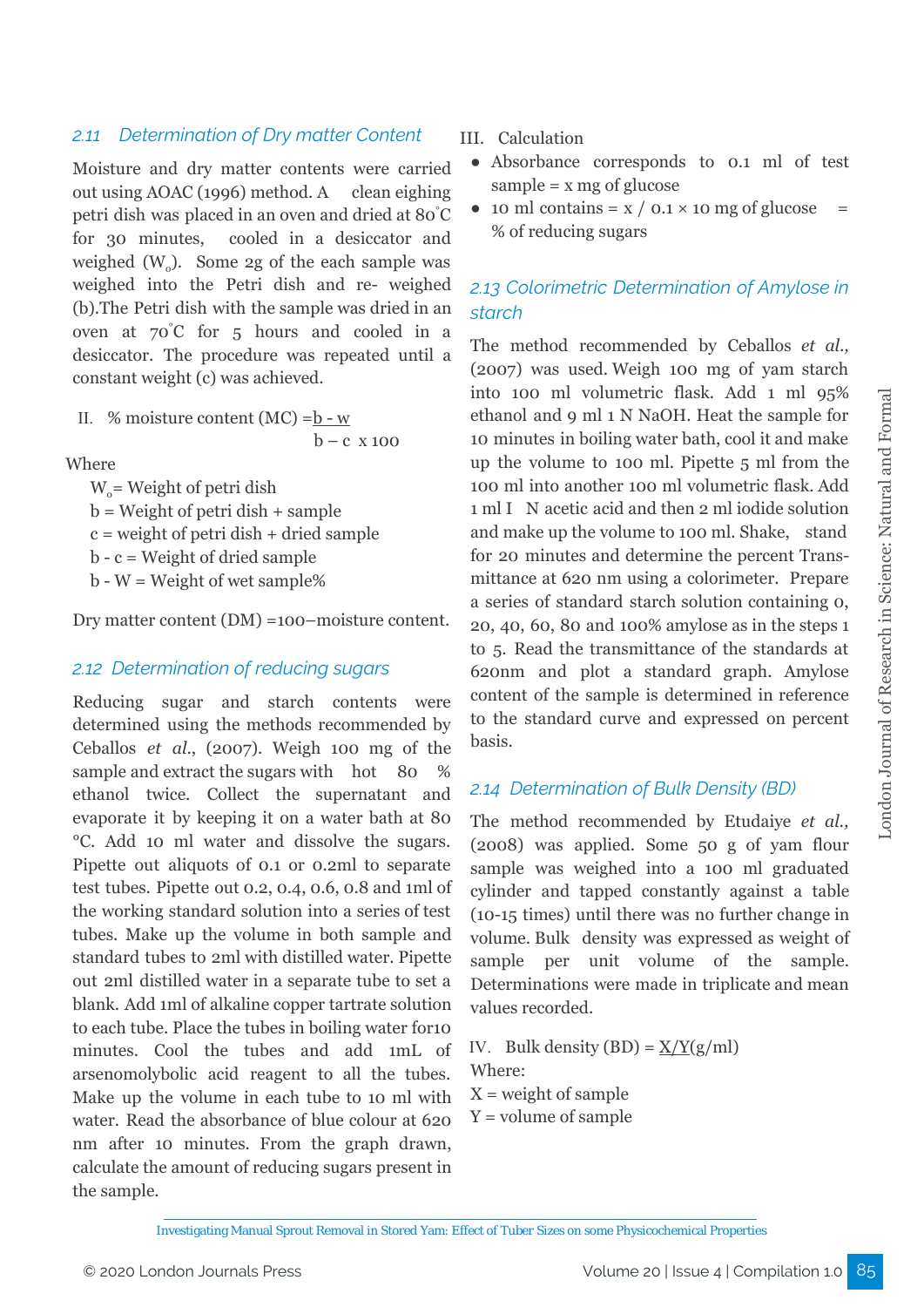## *2.15 Determination of Water absorption capacity (WAC)*

The method described by Etudaiye *et al*., (2008) was applied. Some 1g of the yam flour sample was weighed into 15ml centrifuge tube. Ten (10ml) of distilled water was added, mixed thoroughly and allowed to stand for 1hour at  $30 \pm 2$ °C. The slurry was centrifuged at 2000 - 5000 ppm for 30 minutes. Excess water was decanted after centrifugation by inverting the tube over absorbent paper and allowed to drain dry. The volume of the drained water (supernatant) was measured in a calibrated measuring cylinder and recorded. The volume difference was recorded as the volume of water adsorbed or retained by 1g of sample. Measurements were made in triplicate and average volume recorded.

V. WAC =  $(V_1 - V_2)$  g/ml Where:

 $V_1$  = Initial volume of water before centrifugation  $V<sub>2</sub>=$  final volume of water after centrifugation

#### *2.16 Statistical analyses*

Means of replicated data collected were calculated and subjected to Analysis of variance (ANOVA) using Statistical Analytical System software, version 8(SAS,2000). Mean separations for significant differences (*P=0.05*) was carried out using Fisher LSD.

#### III. RESULTS AND DISCUSSION

# *3.1 Effect of manual sprout removal on sprout count of Ameh during storage*

The sprout counts (SC) of different tuber size of Ameh during storage are shown in Figures 3a-c. For small sized tubers, it showed that SC was highest in half cut (hc) and lowest in the control (c). Sprout count followed the order hc > fc > hp (Figure 3a). Sprout count in hp, hc and fc at 2 weeks storage were lower than the control while no sprout were observed in hp after 4 weeks storage. Generally, sprout count in hc increased as storage period increased. Sprout removal methods on SS tubers of Ameh showed that hand pick was

most effective during 14 weeks storage. Sprout count increased with storage time in the order hc>fc>hp>c. Sprout count of medium sized tubers (Figure 3b) showed similar trend like that of small size tubers except in hp that was nil within the first 4 weeks of storage. Sprout count was in the order  $hc > hp < fc.$  Sprout count in the control increased up to 12 weeks. Sprout count in the hp increased to 8 weeks and decreased at 4, 10, 12 and 14 weeks storage. Sprout count in the full cut decreased to 8 weeks and increased up to 12 weeks and then decreased at 14 weeks. Decrease in fc was twice. Sprout count in hc increased at 2,4 and 6 weeks storage, reduced at 8 and 10 weeks and increased at 12 and 14 weeks. Sprout count across the methods used for sprout removal was nil during the 14 weeks storage. Figure 3c shows sprout count of big sized tubers, there was similar trend like that of small size tubers (Figure 3a). Sprout count increased in the order  $hp > fc > hc$ during 6 and 8 weeks. Sprout count in the fc increased progressively. Sprout count in the fc increased to 12 weeks, and then decreased to 14 weeks. Sprout count in the hp decreased to 8 weeks, then increased to 10 weeks and decreased to 14 weeks. Sprout count in the control increased to 12 weeks and decreased to 14 weeks. Sprout count across the methods used for sprout removal was nil during 14 weeks storage. The study showed that sprouting is the major factor that contribute and account for losses of yam tubers during storage. Generally, sprouting was significantly high at the onset of storage. However, sprout control by handpick reduced at 2 weeks storage period. Without any pre-storage treatment, it was difficult for sprouting to be controlled. Mozie (1984) reported that, high rate of ventilation reduces the growth rate of vines in stored tubers. Sprout control by handpick was most effective on the stored tubers of the three yam varieties as the method recorded lower rot rate during storage. Variations in sprout count across the different tuber sizes of the yam varieties is in line with the report of Knoth (1993) that the duration of natural dormancy fluctuate according to the variety of yam between 4-18 weeks. Sprout count showed no consistency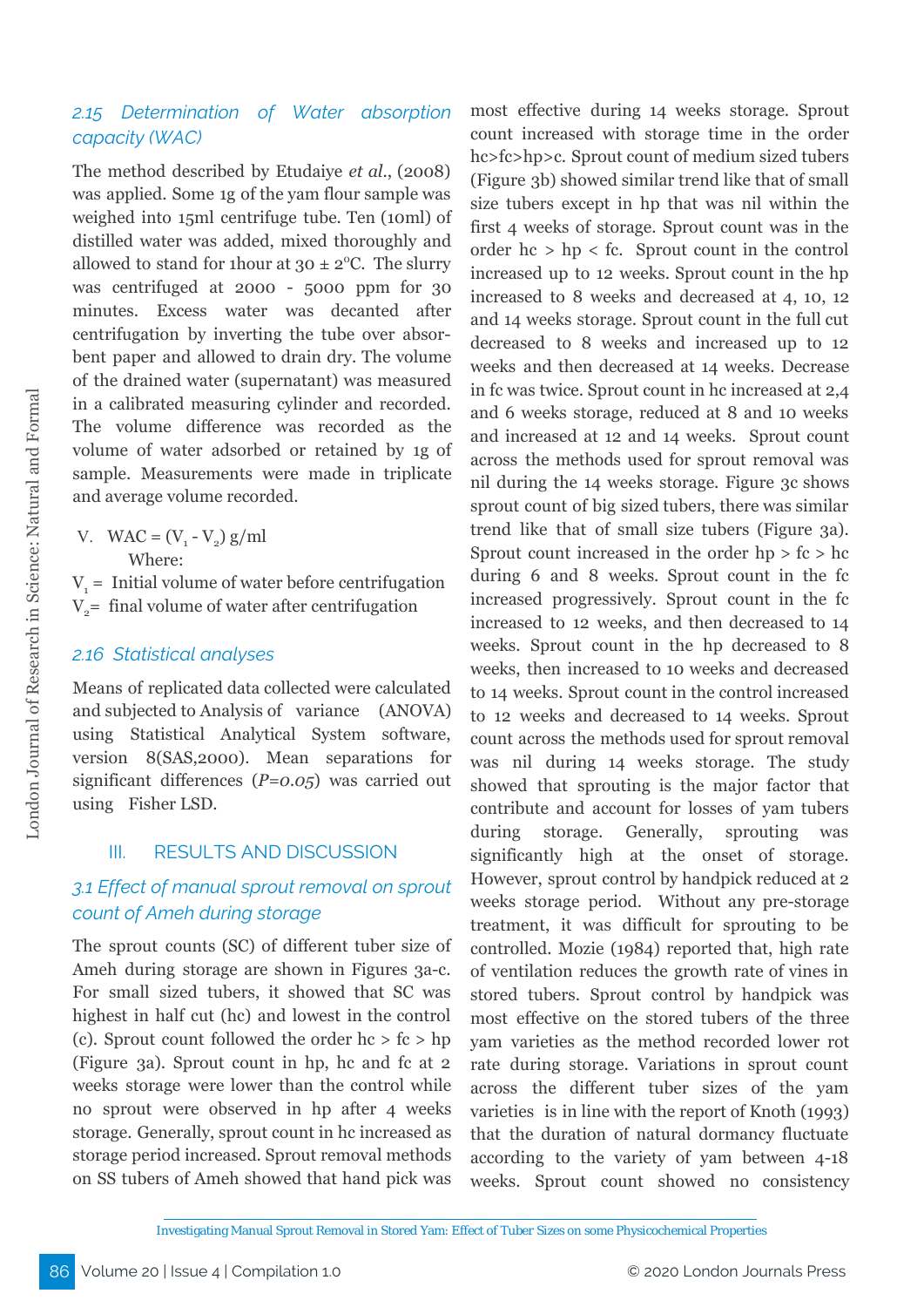across the treatments, among tuber sizes and at different storage. This may be as a result of polar sprouting, that is, partial distribution of sprouts on yam tubers. Another condition for this may be as a result of apical control or classical apical dominance, because they are characterized by competition between true buds ((Tschanen, 2003). Yam tubers were meant to store for 16 weeks but rot was observed at 14 weeks. Post-harvest losses of yam in storage have been attributed to such factors as sprouting, respiration, evaporation and spoilage micro-organisms (Osagie, 1992). The dormant state is characterized by lack of visible growth of

sprout or vine on the tuber. Variation in dormancy and subsequent sprouting may be attributed to age of tubers and yam variety used. Eze (2011) reported that the readiness with which a yam tuber sprouted depended on the physiological age of the tuber. Although, the sprout is the only visible factor of loss in sound tubers, both respiration and evaporation are also important. Respiration is the oxidative breakdown of starch, sugar and organic acids with simple molecules as carbon dioxide and water lead to dry mass loss in stored yam while other source of loss is total damage through rot caused by microorganisms (Eze, 2011).

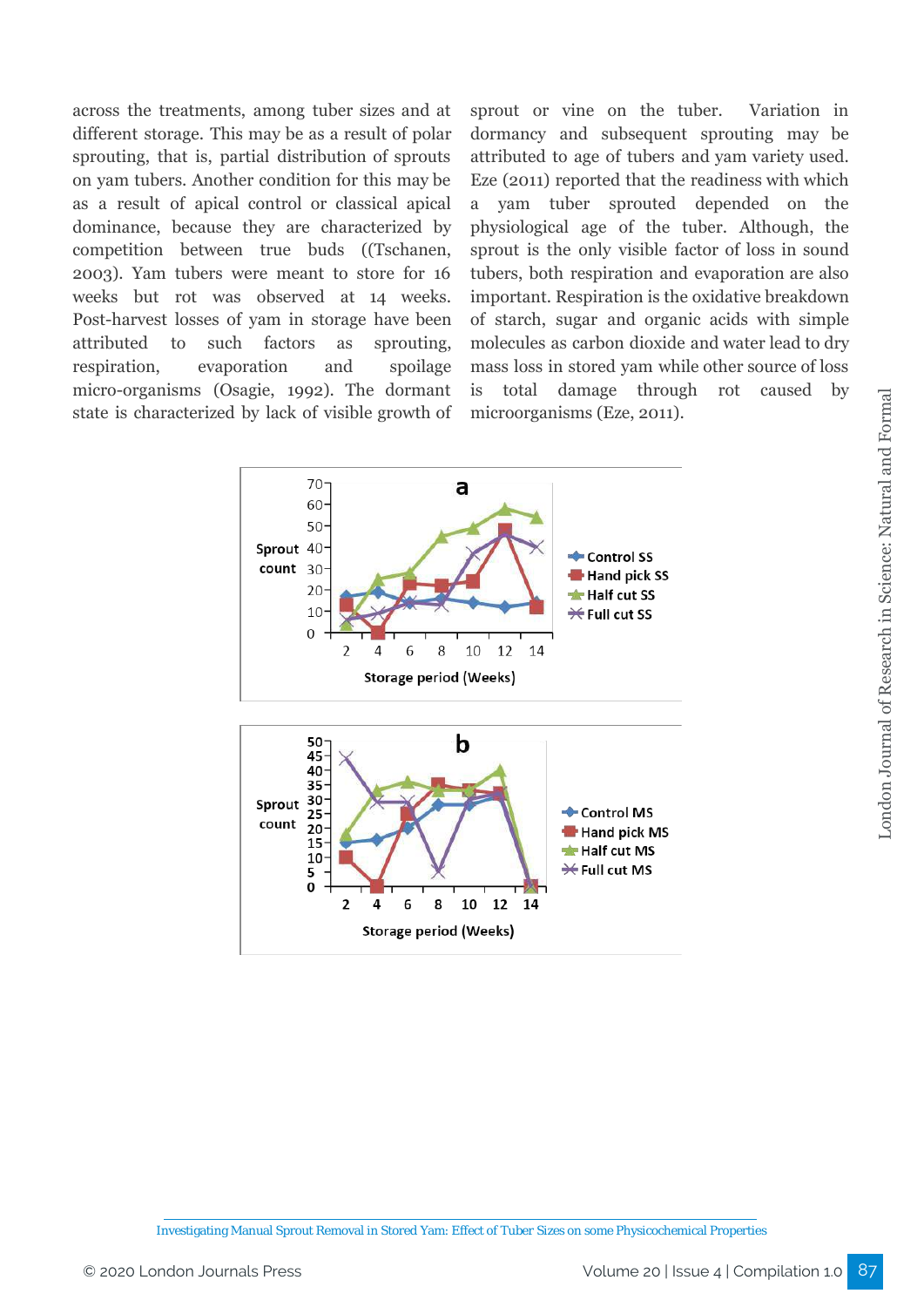

*Figure* 3*a-c*: Sprout counts on small, medium and big sized tubers of Ameh as affected by manual sprout removal during 16 weeks storage

*3.2 Temperature and relative humidity within yam storage environment*

Temperature was within room temperature while relative humidity was slightly high (Table 1). Temperature ranged from 23.21  $\degree$ C to 27.79  $\degree$ C while relative humidity ranged from 84.62 to 93.86 %. Average temperature and relative humidity during storage were 25.52 °C and 89.85 %, respectively. Storage of yam tubers at a relative

humidity of 80 % and temperature of 16°C reduces moisture loss and delays sprouting. Osunde (2008) recommended that  $15^{\circ}$ C is a safe temperature for storage of yam and it inhibits sprouting for six months. Though rot in yam tubers was at 14 weeks but temperature and relative humidity were recorded for 16 weeks.

| Storage (Weeks) | Temperature (°C) | Relative<br>Humidity (rh) |
|-----------------|------------------|---------------------------|
| $\mathbf{O}$    | 25.50            | 90.00                     |
| $\overline{2}$  | 25.75            | 91.00                     |
| $\overline{4}$  | 25.18            | 91.00                     |
| 6               | 24.89            | 92.11                     |
| 8               | 23.21            | 93.86                     |
| 10              | 26.39            | 87.54                     |
| 12              | 25.47            | 89.97                     |
| 14              | 25.83            | 89.50                     |
| 16              | 27.79            | 84.62                     |
| Average         | 25.56            | 89.96                     |
| Minimum         | 23.21            | 84.62                     |
| Maximum         | 27.79            | 93.86                     |

*Table 1:* Temperature and relative humidity within yam store laboratory during tuber storage

*3.3 Effect of manual sprout removal and tuber sizes on weight loss of Ameh during storage*

Weight loss of stored yam tubers of Ameh with manual sprout removal is shown in Table 2. Weight loss was determined up to 18 weeks storage time (at 2 weeks intervals).Increase in weight loss of tubers during storage may be attributed to sprouting related activities across treatments and sizes. This is in line with the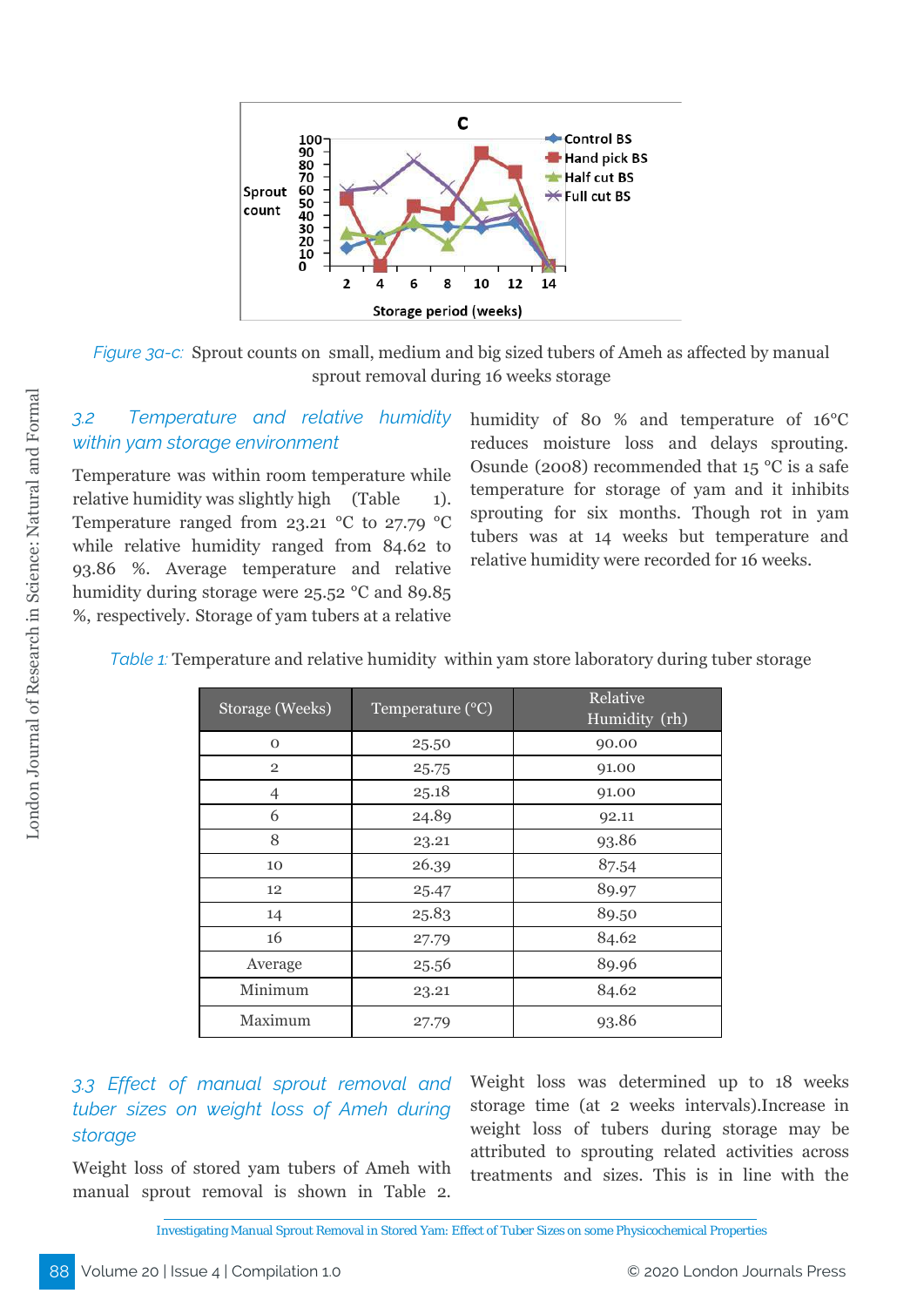report of Jerkins (1981) that the physiological losses through respiration and evaporation of moisture increased during sprouting. Percentage weight loss of small size (SS), medium size (MS) and big size (BS) tubers of the control, hand pick, half cut and full cut were lowest at 2 weeks storage and highest at 18 weeks. Weight loss in stored tubers using different cutting method to control sprouting showed that untreated tubers (control) of SS ranged from 6.06 – 54.55 %, MS 4.29-60.00 % and BS 11.50- 65.49 %. WL with hand picking for SS tubers ranged from  $20.00 - 60.00 %$ , MS 9.45- 60.81 % and BS 15.46- 75.18 %. WL with half cut for SS tubers ranged from  $23.08 - 63.59$ %, MS 1.54- 46.00 % and BS 14.95- 53.18 %. WL with full cut for SS tubers ranged from 10.23 – 58.97%, MS 8.97-65.39% and BS 13.91- 65.04 %. Weight loss across tuber sizes was in the order ms>bs>ss. Weight loss across treatment per tuber

size were compared. Weight loss in BS tuber was lowest in the control. For MS tubers, weight loss was lowest with half cut. Weight loss was lowest in tubers with hand picking. Osunde *et al.,* (2003) reported an increase in weight loss (17-22 %) for two cultivars of white yams (*D rotundata)* stored in a barn. Weight loss of tubers with manual sprout removal was generally lower than the weight loss in the control. Osunde (2008) reported percentage weight loss for tubers with and without sprouts after 18 weeks of storage in the barn and improved pit storage for two cultivars of *D. rotundata*, the weight loss for tubers with removed sprout was lower than when the sprout was not removed. Weight loss is influenced by temperature, relative humidity, the rate of air movement surrounding the tuber, most significantly, the permeability of the skin and how this may have been affected (FAO,1998).

| Storage        |                    | <b>BS</b>          |                      |                      |                    |                 | $\overline{\rm MS}$ |                 |                   |                    | <b>SS</b>            |
|----------------|--------------------|--------------------|----------------------|----------------------|--------------------|-----------------|---------------------|-----------------|-------------------|--------------------|----------------------|
| perio <u>d</u> | Cr                 | Hp                 | Hc                   | $\rm{Fc}$            | Cr                 | Hp              | Hc                  | Fc              | Cr                | Hp                 | Hc                   |
| $\overline{2}$ | $11.50^h$          | $15.46^h$          | $14.95^{\circ}$      | $13.91^{\rm i}$      | 4.29 <sup>h</sup>  | $9.46^{\rm i}$  | $1.54^{\rm i}$      | $8.97^{\rm i}$  | 6.06 <sup>8</sup> | 20.00 <sup>h</sup> | $23.08^h$            |
| $\overline{4}$ | $15.04^8$          | 19.09 <sup>g</sup> | $15.89^h$            | $17.39^h$            | 10.00 <sup>8</sup> | $12.16^h$       | $12.31^h$           | $15.39^h$       | 9.39 <sup>f</sup> | 22.86 <sup>g</sup> | $25.64^8$            |
| 6              | $19.47^f$          | $24.55^f$          | 17.76 <sup>8</sup>   | $21.48$ <sup>g</sup> | $12.86^f$          | $18.92^{8}$     | $13.85^{\rm g}$     | $21.80^{8}$     | $15.15^e$         | $25.71^{\rm f}$    | $30.77^f$            |
| 8              | $30.97^e$          | $37.27^e$          | $26.67$ <sup>f</sup> | $26.61^t$            | $20.00^e$          | $24.32^{t}$     | 18.00 <sup>f</sup>  | $28.21^{f}$     | $27.27^d$         | $31.43^e$          | $30.77^t$            |
| 10             | $30.97^e$          | $37.27^e$          | $29.53^e$            | $35.74^e$            | 30.00 <sup>d</sup> | $32.42^e$       | $20.00^e$           | $38.21^e$       | $27.27^d$         | $37.14^d$          | $38.46^{\circ}$      |
| 12             | 35.40 <sup>d</sup> | $40.91^{\rm d}$    | $33.65^{\rm d}$      | $43.48^{d}$          | $41.43^{\circ}$    | $39.19^{\rm d}$ | $24.62^d$           | $38.46^{\rm d}$ | $33.33^c$         | $40.03^{\circ}$    | $43.59$ <sup>d</sup> |
| 14             | $40.71^{\circ}$    | $45.74^{\circ}$    | 47.66c               | $45.22^c$            | $41.43^c$          | $44.73^{\circ}$ | $30.76^{\circ}$     | $48.72^c$       | $36.36^{b}$       | $51.43^{b}$        | $48.72^c$            |
| 16             | $48.67^b$          | $54.35^{\rm b}$    | $53.40^{b}$          | $51.31^b$            | $48.57^b$          | $50.95^b$       | $33.85^{\rm b}$     | $52.56^{\rm b}$ | $54.55^{\circ}$   | $51.43^b$          | $53.85^{\rm b}$      |
| 18             | $65.49^{a}$        | $75.18^{\rm a}$    | $53.18^{\circ}$      | 65.04 <sup>a</sup>   | 60.00 <sup>a</sup> | $60.81^{a}$     | 46.00 <sup>a</sup>  | $65.39^{a}$     | $54.55^{\circ}$   | 60.00 <sup>a</sup> | $63.59^{a}$          |
| LSD(0.05)      | 0.31               | 0.05               | 0.11                 | 0.04                 | 0.53               | 0.03            | 0.09                | 0.06            | 0.31              | 0.10               | 0.04                 |

*Table 2:* Effect of manual sprout removal and tuber sizes on weight loss (%) of Ameh during storage

Mean values down the columns with different superscript are significantly different

## $(P> 0.05)$

Key: 0cr (Untreated); HP (hand pick); HC (half cut); FC(full cut) ; LSD (Least Significant Difference); BS (big size); MS (medium size) and SS (small size)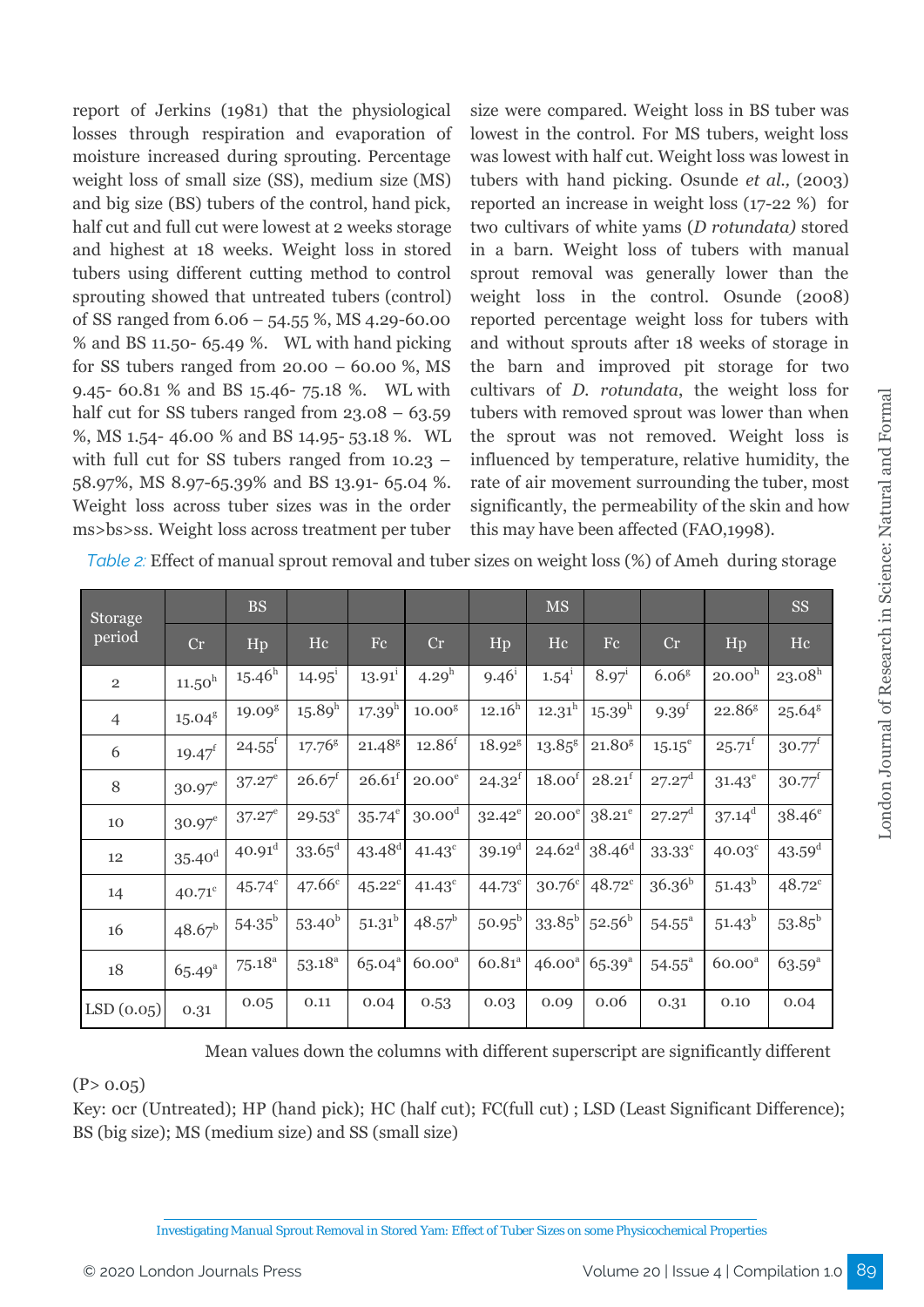# *3.4 Effect of manual sprout removal and tuber sizes on dry matter content and starch yield of Ameh during storage*

Table 3 shows the effect of storage over 16 weeks on dry matter and starch yield of tubers during storage. The mean dry matter content was lowest in big sized tubers (30.77 %) and highest in small sized tubers (34.75 %). Low dry matter in big sized tubers indicated higher moisture content, low evaporation and respiration rates probably resulting from a less compact arrangement of starch granules in the endosperm. Eze (2011) reported a decrease in moisture content of stored tubers resulting in an increase in dry mass. Dry matter was highest in the control during 8 weeks storage period (45.29 %)and lowest in same tubers (18.82 %) at 16 weeks storage period. There was a significant difference  $(p=0.05)$  in dry matter content of tubers with different manual primary nodal complex (PNC) cutting methods except in tubers with non-removal of PNC (control) and manual PNC removal with hand picking at 8 weeks storage. At 16 weeks, dry matter content was highest in small sized tubers (34.75 %) and lowest in big sized tubers (30.77 %). Rot in tubers was noticed at 16 weeks storage. The results on changes in dry matter caused by manual sprout removal conforms with the work of Hamadina and Asiedu (2015) who reported that dry matter increased in the first instance due to

surface evaporation, and then declines gradually during dormancy due to respiration at low metabolic rate, and then, rapidly during sprouting due to increased metabolic rate. The study showed that tuber sizes and treatment during storage had significant (p >0.05) effect on dry matter content. Within tuber sizes, BS tubers of had the lowest dry matter content.

Starch yield was highest in medium sized tubers (25.88%) and lowest in big sized tubers (20.58%). Starch yield was highest in the control at 8 weeks storage (25.45%) and lowest in tubers with half cut (20.43%) at 16 weeks storage. There was a significant difference (p>0.05) in starch yield during storage. Starch yield decreased as storage period increased. At 16 weeks, starch yield was highest in MS tubers (25.88%) and lowest in BS tubers (20.58%). Interactions between manual sprout removal methods, storage period and tuber sizes on starch yield was highly significant (p=0. 01). Starch and sugar content have been shown to change in a definite manner during dormancy and sprouting. The starch contents of the stored tubers reduced with increase in storage time. (Hamadina and Asiedu, 2015). Passam *et al* (1978) obtained similar results and attributed it to the metabolic processes in yam which convert starch to sugar.

|                |           | Dry<br>matter |           |                              |           |           | Starch<br>yield |                              |
|----------------|-----------|---------------|-----------|------------------------------|-----------|-----------|-----------------|------------------------------|
| Storage period | <b>BS</b> | <b>MS</b>     | <b>SS</b> | Mean<br>of storage<br>period | <b>BS</b> | <b>MS</b> | <b>SS</b>       | Mean<br>of storage<br>period |
| oCr            | 30.45     | 35.93         | 35.11     | $33.83^{\rm d}$              | 18.80     | 25.93     | 24.25           | 22.99 <sup>f</sup>           |
| 8Cr            | 49.40     | 44.02         | 42.45     | 45.29 <sup>a</sup>           | 21.44     | 28.25     | 26.66           | $25.45^{\circ}$              |
| 16Cr           | 17.46     | 18.44         | 20.54     | $18.82^{h}$                  | 24.34     | 24.86     | 24.04           | $24.41^d$                    |
| oHp            | 30.45     | 35.93         | 35.11     | $33.83^{\rm d}$              | 18.80     | 25.93     | 24.25           | 22.99 <sup>f</sup>           |
| 8Hp            | 43.23     | 45.04         | 47.46     | $45.24^{a}$                  | 22.30     | 27.32     | 25.76           | $25.12^{b}$                  |
| 16Hp           | 17.36     | 23.24         | 21.13     | $20.57^8$                    | 20.86     | 24.90     | 23.75           | $23.17^e$                    |
| oHc            | 30.45     | 35.93         | 35.11     | $33.83^{\rm d}$              | 18.80     | 25.93     | 24.25           | $22.99^{t}$                  |
| 8Hc            | 43.09     | 38.87         | 40.86     | $40.94^{b}$                  | 22.57     | 26.07     | 25.12           | $24.59^{\circ}$              |
| 16Hc           | 17.54     | 21.34         | 38.87     | $25.92^e$                    | 20.28     | 21.77     | 19.26           | $20.43^h$                    |

*Table 3:* Effect of manual sprout removal and tuber sizes on Dry matter (%) and Starch yield (%) of Ameh during storage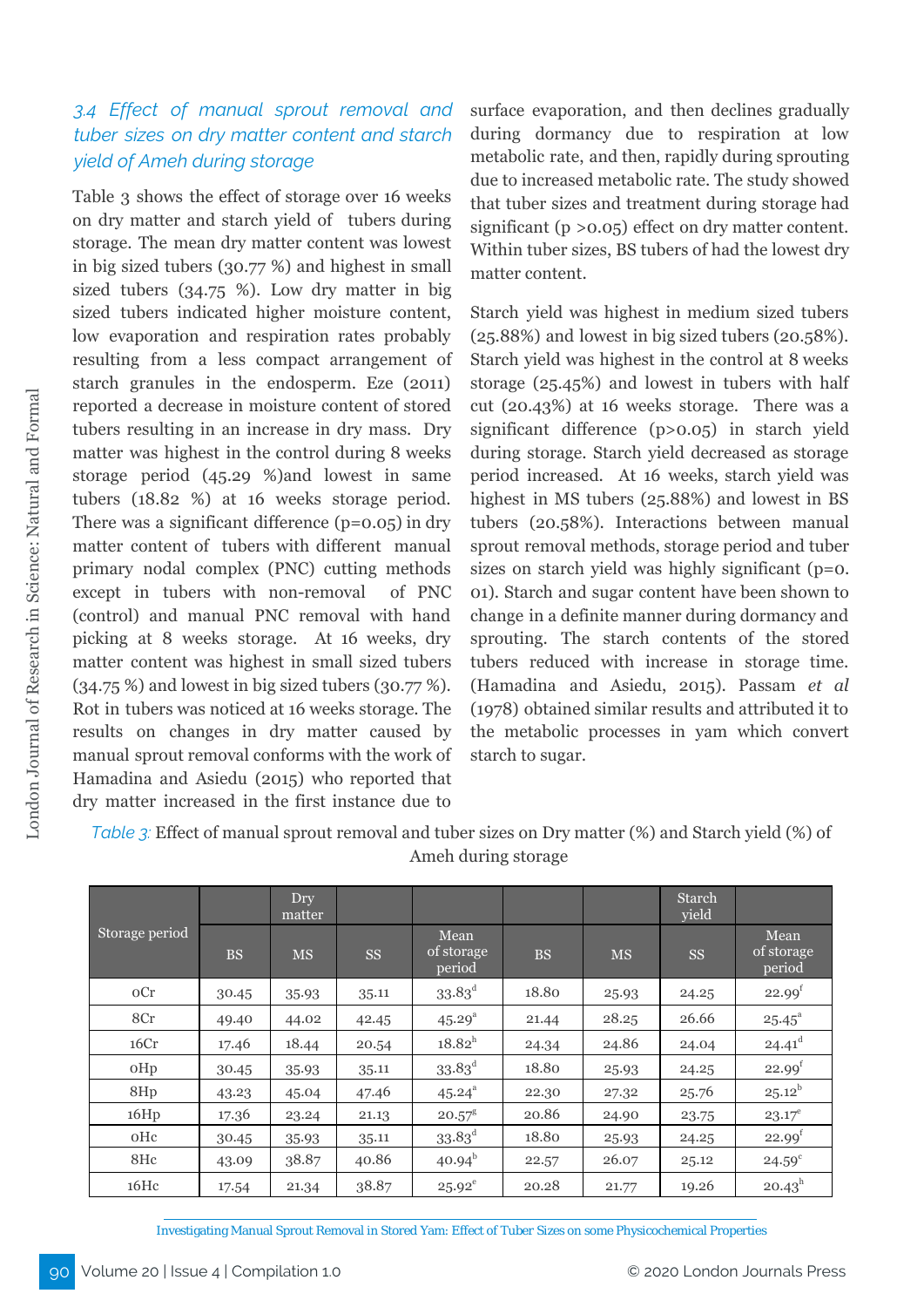| oFe                      | 30.45           | 35.93           | 35.11           | $33.83^{\rm d}$ | 18.80           | 25.93           | 24.25       | 22.99 <sup>f</sup> |
|--------------------------|-----------------|-----------------|-----------------|-----------------|-----------------|-----------------|-------------|--------------------|
| 8Fc                      | 39.24           | 34.43           | 43.17           | $38.94^{\circ}$ | 20.23           | 27.43           | 26.07       | $24.58^{\circ}$    |
| 16Fc                     | 20.13           | 21.91           | 22.12           | $21.38^{f}$     | 19.79           | 26.23           | 20.26       | $22.09^8$          |
| Mean of<br>Yam size      | $30.77^{\circ}$ | $32.58^{\rm b}$ | $34.75^{\circ}$ |                 | $20.58^{\circ}$ | $25.88^{\rm a}$ | $23.99^{b}$ |                    |
| Size $(0.05)$            | < 0.0001        |                 |                 | 0.11            | < 0.0001        |                 | 0.08        |                    |
| Storage period<br>(0.05) | < 0.0001        |                 |                 | 0.22            | < 0.0001        |                 | 0.16        |                    |

Mean values down the columns with same superscript are not significantly different ( $p < 0.05$ )

Key: 0cr (Untreated week 0) ; 0HP (hand pick week 0); 0HC (half cut week 0); 0FC (full cut week 0) ; 8cr (Untreated week 8) ; 8HP (hand pick week 8); 8HC (half cut week 8); 8FC (full cut week 8) ; 16cr (Untreated week 16) ; 16HP (hand pick week 16); 16HC (half cut week 16); 16FC(full cut week 16) ; LSD (Least Significant Difference ); BS (big size); MS (medium size) and SS (small size).

# *3.5 Effect of manual sprout removal and tuber sizes on Amylose and Total reducing sugars of Ameh during storage*

The effect of storage period and tuber size on the amylose content and total reducing sugars in tubers during storage is shown in Table 4. Storage was from week 0 to 16 weeks. Comparison was between control and hand pick PNC removal method during storage. This was based on the fact that hand pick PNC removal method had lowest sprout count during storage. Amylose content was highest in medium sized tubers (13.13%) and while the lowest was in big sized tubers. Amylose decreased with storage. There was a significant (p<0.05) difference in amylose content during storage. Amylose is important in plant energy storage. It is less readily digested than in plants. It makes up about 30% of the stored starch in plants, though the specific percentage varies by species and variety (Wang *et al.,* 2017). Interactions between storage period and tuber size was highly significant (p=0.01).

There was a significant (p>0.05) difference in TRS during storage. For tuber sizes, TRS was highest in BS and MS tubers during storage. Total reducing sugars increased as storage period increased. During long-term storage of yam, changes in starch, sugars, and protein take place (Afoakwa and Sefa-Dedeh, 2001). In *D. dumetorum* stored under ambient and cold room conditions there was a rapid drop in moisture and starch content and an increase in the total soluble sugars and reducing sugars after 72 hours (Afoakwa and Sefa-Dedeh, 2001).

*Table 4:* Effect of manual sprout removal on Amylose (%) and Total reducing sugars (%) of yam tubers during storage

| Storage          | Amylose   |           |           |                              |           |           | Total<br>Reducing<br>sugars |                              |
|------------------|-----------|-----------|-----------|------------------------------|-----------|-----------|-----------------------------|------------------------------|
| period           | <b>BS</b> | <b>MS</b> | <b>SS</b> | Mean<br>of storage<br>period | <b>BS</b> | <b>MS</b> | <b>SS</b>                   | Mean<br>of storage<br>period |
| o Cr             | 14.49     | 14.54     | 14.68     | $14.57^{\circ}$              | 3.07      | 3.10      | 3.02                        | 3.06 <sup>c</sup>            |
| 8 Cr             | 12.86     | 12.97     | 12.83     | $12.88^{b}$                  | 3.11      | 3.15      | 3.02                        | 3.09 <sup>b</sup>            |
| 16 Cr            | 12.25     | 12.31     | 12.18     | $12.25^{\rm d}$              | 3.33      | 3.27      | 3.18                        | $3.26^{\circ}$               |
| H <sub>p</sub> o | 14.49     | 14.54     | 14.68     | $14.57^{\circ}$              | 3.07      | 3.10      | 3.02                        | 3.06 <sup>c</sup>            |
| Hp 8             | 12.29     | 12.31     | 12.26     | $12.28^{\circ}$              | 2.95      | 2.93      | 2.88                        | $2.92^d$                     |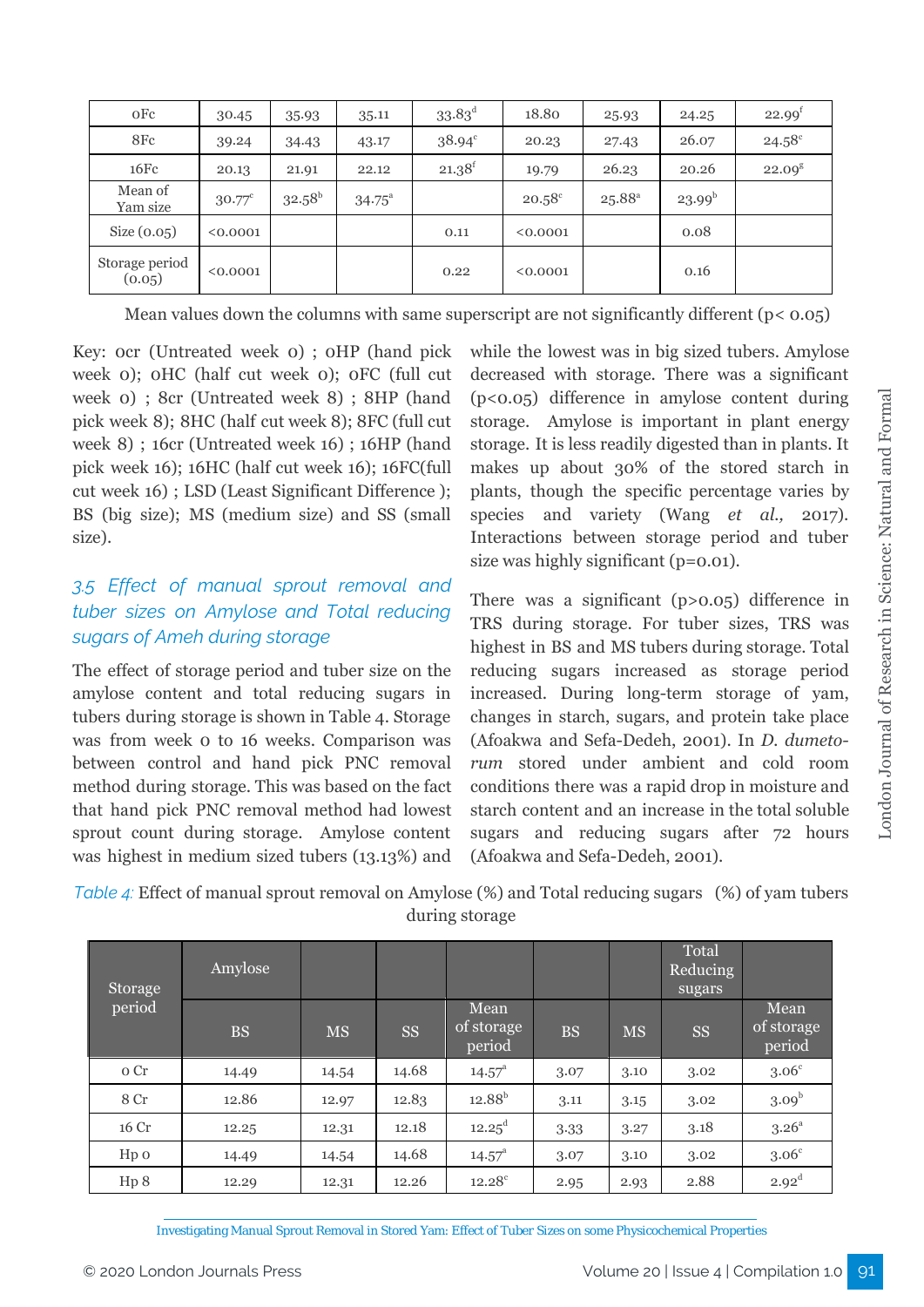| Hp 16                       | 12.10           | 12.15           | 12.07           | $12.11^e$ | 3.15              | 3.12              | 3.04              | 3.10 <sup>b</sup> |
|-----------------------------|-----------------|-----------------|-----------------|-----------|-------------------|-------------------|-------------------|-------------------|
| Mean of<br>Yam size<br>(kg) | $13.08^{\circ}$ | $13.13^{\circ}$ | $13.11^{\rm b}$ |           | 3.11 <sup>a</sup> | 3.11 <sup>a</sup> | 3.02 <sup>b</sup> |                   |
| Size $(0.05)$               | < 0.0001        |                 | 0.01            |           | < 0.0001          |                   | 0.01              |                   |
| Storage<br>period<br>(0.05) | < 0.0001        |                 |                 | 0.02      | < 0.0001          |                   |                   | 0.01              |
| Size * Sp<br>(0.05)         | < 0.0001        |                 | 0.03            | 0.03      | < 0.0001          |                   | 0.02              | 0.02              |

Mean values down the columns with same superscript are not significantly different  $(p < 0.05)$ 

Key: 0cr (Untreated week 0) ; 0HP (hand pick week 0); 0HC (half cut week 0); 0FC(full cut week 0) ; 8cr (Untreated week 8) ; 8HP (hand pick week 8); 8HC (half cut week 8); 8FC(full cut week 8) ; 16cr (Untreated week 16) ; 16HP (hand pick week 16); 16HC (half cut week 16); 16FC(full cut week 16) ; LSD (Least Significant Difference ); BS (big size); MS (medium size) and SS (small size).

# *3.7 Effect of manual sprout removal on bulk density (g/ml) and water absorption capacity (g/ml) of yam flour during storage*

Table 5 shows the effect of storage period and tuber sizes on the Bulk density and water absorption capacity in flours processed from sample tubers during storage. Mean BD was highest in tuber with hand pick PNC removal (0.57g/ml) at 8 weeks storage and was significantly (p>0.05) different from other methods. BD was lowest in tubers with removed PNC  $(0.13 \text{ g/ml})$  at 16 weeks storage. Mean BD for tuber sizes was highest in BS tuber (0.47 g/ml) and lowest in SS tuber (0.39

 $g/ml$ ). There was a significant difference (p> $0.05$ ) in BD of BS, MS and SS tubers. BD is an indication of porosity of a product which influences package design. It is affected by moisture content and particle size distribution of the flour (Etudaiye *et al.,* 2015). High bulk density in flours indicates that they would serve as good thickeners in food products while low bulk density in flours will be suitable for the formulation of weaning food (Adebowale *et al.,* 2005).

Water absorption capacity was highest in control (2.17 g/ml) but was not significantly different (p<0.05) from non PNC removal, hand pick PNC and full cut PNC at 8 weeks storage. WAC was lowest in tubers with hand picking, half cut and full cut PNC removals at16 weeks. There was no significant difference (p<0.05) in their WAC. Mean tuber size of WAC was highest in BS tuber  $(2.00 \text{ mg/ml})$  and lowest in SS tuber  $(1.54 \text{ g/ml})$ . There was a significant difference (p>0.05) in WAC of BS, MS and SS tubers during storage.

*Table 5:* Effect of manual sprout removal on bulk density (g/ml) and water absorption capacity (g/ml) of flours processed from yam tubers during storage

|                |           | <b>Bulk</b><br>density |             |                              |           |           | Water<br>absorption<br>capacity |                              |
|----------------|-----------|------------------------|-------------|------------------------------|-----------|-----------|---------------------------------|------------------------------|
| Storage period | <b>BS</b> | <b>MS</b>              | <b>SS</b>   | Mean<br>of storage<br>period | <b>BS</b> | <b>MS</b> | $\rm SS$                        | Mean<br>of storage<br>period |
| oCr            | 0.54      | 0.56                   | 0.54        | $0.55^{\rm b}$               | 2.18      | 2.23      | 2.10                            | $2.17^{\circ}$               |
| 8Cr            | 0.54      | 0.56                   | 0.54        | $0.55^{\rm b}$               | 2.14      | 2.20      | 2.07                            | $2.14^{a}$                   |
| 12Cr           | 0.47      | 0.48                   | 0.48        | $0.48^{d}$                   | 1.91      | 1.92      | 1.90                            | 1.91 <sup>c</sup>            |
| 16Cr           | 0.40      | $\mathbf{O}$           | $\mathbf 0$ | $0.13^e$                     | 1.74      | nd        | $\rm Nd$                        | $0.58^d$                     |
| o Hp           | 0.54      | 0.56                   | 0.54        | $0.55^{\rm b}$               | 2.18      | 2.23      | 2.10                            | $2.17^{\circ}$               |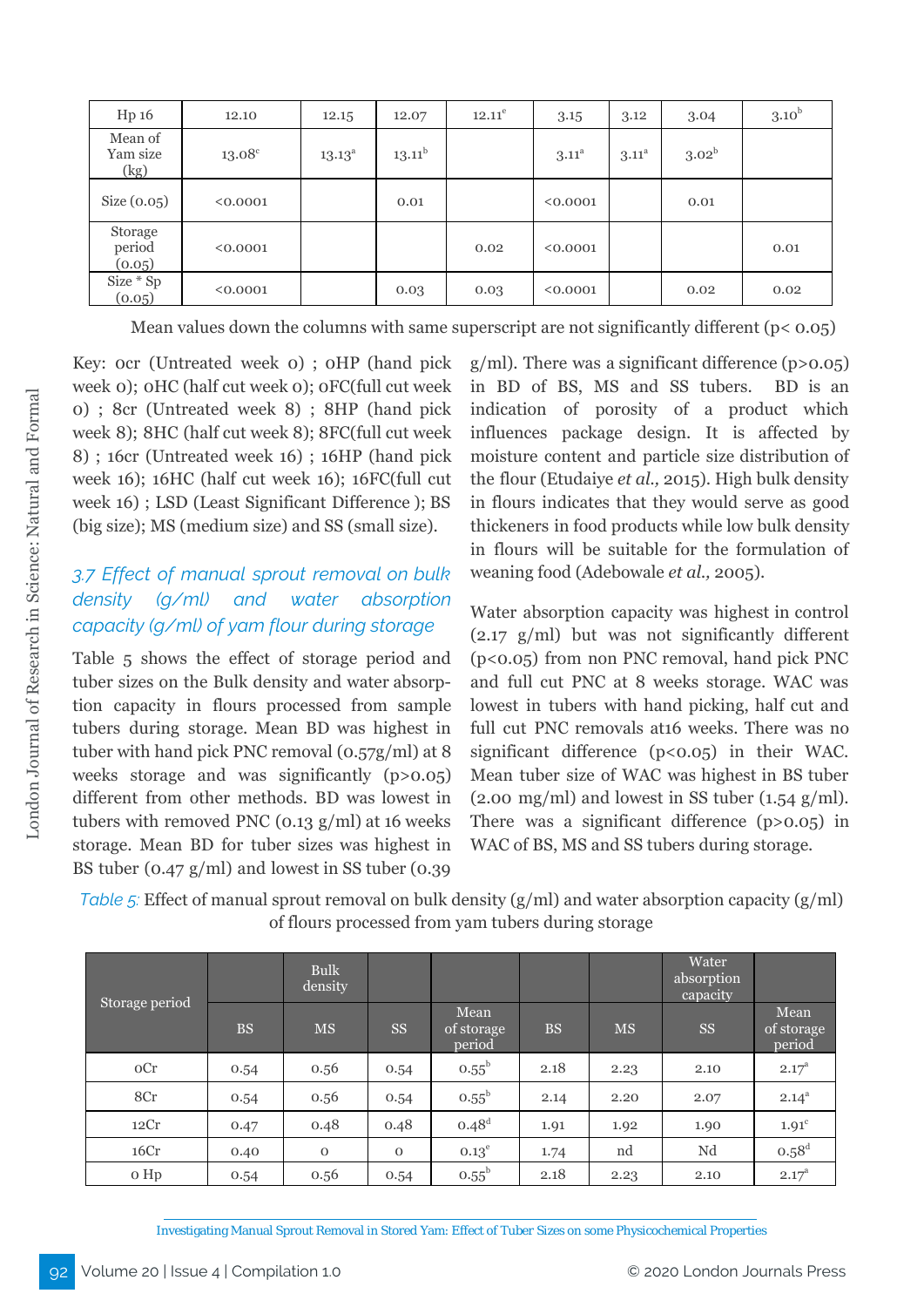| 8 Hp                     | 0.56     | 0.58              | 0.56        | 0.57a          | 2.10              | 2.22              | 2.07         | $2.13^{\circ}$    |
|--------------------------|----------|-------------------|-------------|----------------|-------------------|-------------------|--------------|-------------------|
| 12 Hp                    | 0.46     | 0.50              | 0.49        | $0.48^d$       | 1.90              | 1.95              | 1.94         | $1.93^{\circ}$    |
| 16 Hp                    | 0.46     | nd                | nd          | nd             | 1.76              | nd                | Nd           | $0.59^d$          |
| o Hc                     | 0.54     | 0.56              | 0.54        | $0.55^{\rm b}$ | 2.18              | 2.23              | 2.10         | $2.17^{\circ}$    |
| 8 Hc                     | 0.50     | 0.51              | 0.51        | $0.51^\circ$   | 2.03              | 2.20              | 2.03         | $2.19^{a}$        |
| 12 Hc                    | 0.47     | 0.50              | 0.49        | $0.48^d$       | 1.90              | 1.98              | 1.95         | $1.94^c$          |
| 16 Hc                    | 0.43     | $\mathbf 0$       | $\mathbf 0$ | 0.14e          | 1.78              | nd                | Nd           | 0.59 <sup>d</sup> |
| $\rm o\;Fc$              | 0.54     | 0.56              | 0.54        | $0.55^{\rm b}$ | 2.18              | 2.23              | 2.10         | $2.17^{\rm a}$    |
| 8 Fc                     | 0.54     | 0.58              | 0.56        | $0.56a^b$      | 2.03              | 2.20              | 2.03         | $2.13^{\circ}$    |
| 12 Fc                    | 0.51     | 0.52              | 0.50        | $0.51^\circ$   | 2.03              | 2.09              | 2.01         | $2.04^{b}$        |
| 16 Fc                    | 0.44     | $\mathbf 0$       | $\mathbf 0$ | $0.15^{\circ}$ | 1.76              | nd                | Nd           | 0.59 <sup>d</sup> |
| Mean size (kg)           | 0.47a    | 0.40 <sub>b</sub> | 0.39c       |                | 2.00 <sup>a</sup> | 1.60 <sup>b</sup> | $1.54^\circ$ |                   |
| Size $(0.05)$            | < 0.0001 |                   | 0.01        |                | < 0.0001          |                   | 0.03         |                   |
| Storage period<br>(0.05) | < 0.0001 |                   |             | 0.01           | < 0.0001          |                   |              | 0.06              |
| Size $*$ Sp $(0.05)$     | < 0.0001 |                   | 0.03        | 0.01           | < 0.0001          |                   | 0.11         | 0.11              |

Mean values down the columns with same superscript are not significantly different ( $p < 0.05$ )

Key: 0cr (Untreated week 0) ; 0HP (hand pick week 0); 0HC (half cut week 0); 0FC(full cut week 0) ; 8cr (Untreated week 8) ; 8HP (hand pick week 8); 8HC (half cut week 8); 8FC(full cut week 8) ; 16cr (Untreated week 16) ; 16HP (hand pick week 16); 16HC (half cut week 16); 16FC(full cut week 16) ; LSD (Least Significant Difference ); BS (big size); MS (medium size) and SS (small size)

# VI. CONCLUSION

The study showed that hand-pick manual sprout removal was most effective on yam tubers during storage as sprout counts reduced with storage. Physicochemical parameters determined showed superior quality values in medium size tubers. The study recommends hand-pick manual sprout removal for tuber storage. Selection of medium sized tubers and application of manual sprout removal during storage can go a long way to reduce post harvest loss in stored yam while maintaining quality. Work should be carried out on product quality in food forms prepared from experimental stored tubers to ascertain their level of food quality and consumer acceptance.

# **REFERENCES**

- 1. Adebowale, Y.A., Adeyemi, I.A and Oshodi, A.A (2005). Functional and physicochemical properties of flours of six Mucuna species. African J. of Biotechnology. Vol. 4 (12), pp 1461-1468.
- 2. Afoakwa , E. O. and Sefa-Dedeh, S (2001). Chemical composition and quality changes occurring in *Dioscorea dumetorum* pax tubers after harvest. Food Chemistry 75, 85-91.
- 3. AOAC (1996).Association of Official Analytical Chemist (Official Method of Analysis  $15^{\text{th}} Ed$ . Washington D.C) Volumet and 2
- 4. Ceballos, H., Sanchez, T., Morante, N., Fregene, M ., Dufour, D., Smith, S.M., Denyer, K .,Perez, J.C ., Calle, F and Mestres, C (2007). Discovery of an Amylose-free Starch Mutant in Cassava (*Manihot esculenta* Crantz). Journal. of Agricultural. and Food Chemistry. Published on web 08/14/2007. PAGE EST: 7.2, A-H Centro International de Papa (CIP) (1988).Annual Report.CIP, Lima, Peru.
- 5. Cooke, R.D., Rickard, J. E and Thompson A.K (1988). The storage of tropical root and tuber

Investigating Manual Sprout Removal in Stored Yam: Effect of Tuber Sizes on some Physicochemical Properties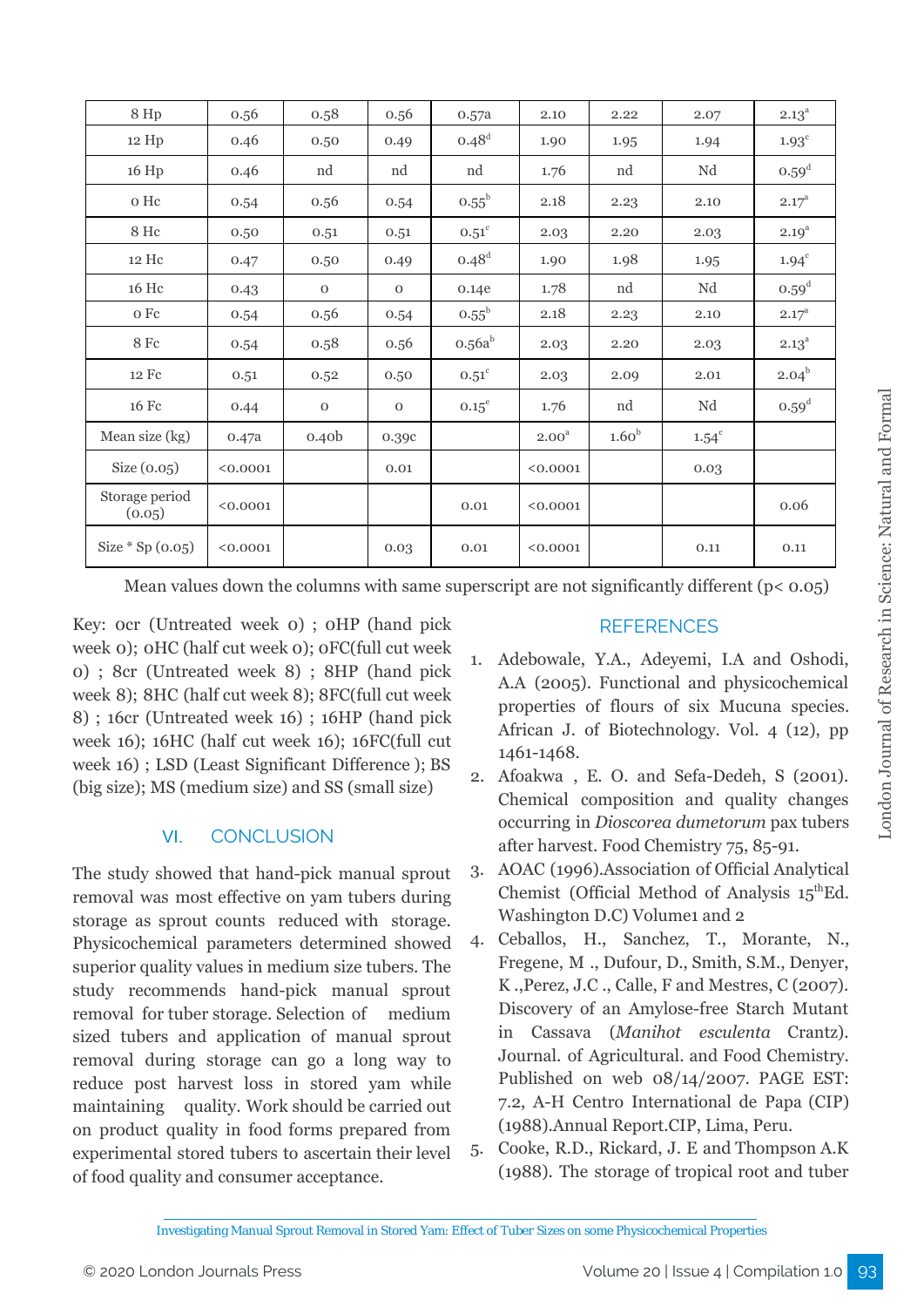crops cassava, yam and edible aroids. Experimental Agriculture. 24:437-470

- 6. Etudaiye H, Oti E and Aniedu, C (2008) Functional properties of wheat: sweet potato composite flour and sensory qualities of confectioneries produced from the composites.Nigerian. Journal of Nutrition Science 29(2), pp 139-146
- 7. Etudaiye H, Oti E, Aniedu, C and Omodamiro ,R,M (2015). Utilization of sweetpotato starches and flours as composites with wheat flours in the preparation of confectioneries. In African Journal of Biotechnology .Vol 14(1) pp 17-22
- 8. Etudaiye, H.A, Uvere, P.O, Rees, D and Abayomi, L (2016) Effect of Tuber Sizes on some Physicochemical Properties of Three Yam Varieties commonly cultivated in the Middle-belt Agro-ecological Zone of Nigeria. In Proceeding of the Nigerian Institute of Food Science and Technology , South East Chapter. 2<sup>nd</sup> South East Regional Food Summit (ReFoST), Umushia 2016. Theme: Technology for Nutrient Diversification and Calorie Management in Beverages:  $9^{th}$ -11<sup>th</sup> June, 2016. pp 12-13
- 9. Eze, S.C (2011). Effect of Cultivar , Botanical and Gibberellic Acid Treatment on Physicochemical Changes of Yam (*Dioscorea rotundata* Poir) Tuber in Storage. Nigerian Journal of Biotechnology 22, pp 47-52
- 10. FAO (1998). Food and Agriculture Organization Production Year Book. FAO, Rome.
- 11. FAO data (2007). <http://www.fao.org/> docrep/T1696E/t1696e07.htm). Food and Agriculture Organization Statistic of the United Nation, Rome
- 12. FAO (2010). Food and Agriculture Organization Production Year Book. FAO, Rome. GERNOT, K. 2002. Franzez Karl Universität – G K spice pages
- 13. Hamadina, E,I and Asiedu, R (2015) Effect of Provenance and storage Agroecology on Duration of Yam (Dioscorea Rotundata Poir) Tuber Dormancy. Agriculture, Forestry and Fisheries. Vol 4, No 3, 2015 pp 95-100 doi : 10.11648/j.aff20150403.13.
- 14. Knoth, J (1993). Traditional storage of yams and cassava and its improvement. GTZ, Germany.
- 15. Mozie, O (1984). Influence of ventilation and humidity during storage on weight and quality changes of white yam tubers (*Dioscorea rotundata* Poir). J Agric Univ. PR 68: 341–348.
- 16. Okaka, J.C and Anajekwu, B (1990). Preliminary studies on the production and quality evaluation of dry yam snacks. Trop. Sci. 30: 67-72.
- 17. Okaka, J.C.O., Okorie, P.A and Ozon ,O.N (1991). Quality Evaluation of sun-dried yam chips. Tropical. Science. 30: 265-275.
- 18. Oke (1990)."Roots, tubers, [plantains](http://www.fao.org/docrep/T0207E/T0207E08.htm) and bananas in human [nutrition".](http://www.fao.org/docrep/T0207E/T0207E08.htm)FAO.[ISBN](http://en.wikipedia.org/wiki/International_Standard_Book_Number) [92-5-](http://en.wikipedia.org/wiki/Special:BookSources/92-5-102862-1) [102862-1](http://en.wikipedia.org/wiki/Special:BookSources/92-5-102862-1)
- 19. Onayemi, O (1983). Observation on the dehydration characteristics of different varieties of yam and cocoyam Abstract at 6th symposium of the International Society for the Tropics. Peru February, 1983
- 20. Onayemi, O and Idowu, A (1988). Physical and chemical changes in traditionally stored yam tubers *(Dioscorea rotundata* Poir and *Dioscorea cayenensis* Lam), Journal of Agricultural and Food Chemistry 36, 588-591
- 21. Orkwor, G.C (1998). The importance of yams. In: Orkwor, G.C, Asiedu, R and Ekanayake, I.J (eds) Food yams. Advances in research. International Institute of Tropical Agriculture, Ibadan, Nigeria and National root Crops Research Institute, Umudike, Nigeria.pp.1-12.
- 22. Osagie, A.U (1992). The yam tuber in storage. Post Harvest Research Unit. University of Benin, Benin City, Nigeria.
- 23. Osunde, Z.D, Yisa, M.G and El-Okene, A.M (2003).Quality changes of yam under different storage structures. Proceedings of the Fourth International Conference and 25th Annual General Meeting of the Nigerian Institution of Agricultural Engineers held at Damaturu 25, 206-212.
- 24. Osunde, Z.D (2008) Minimizing Postharvest Losses in Yam (*Dioscorea spp.*): Treatments and Techniques. Chapter 12 from Using Food

Investigating Manual Sprout Removal in Stored Yam: Effect of Tuber Sizes on some Physicochemical Properties